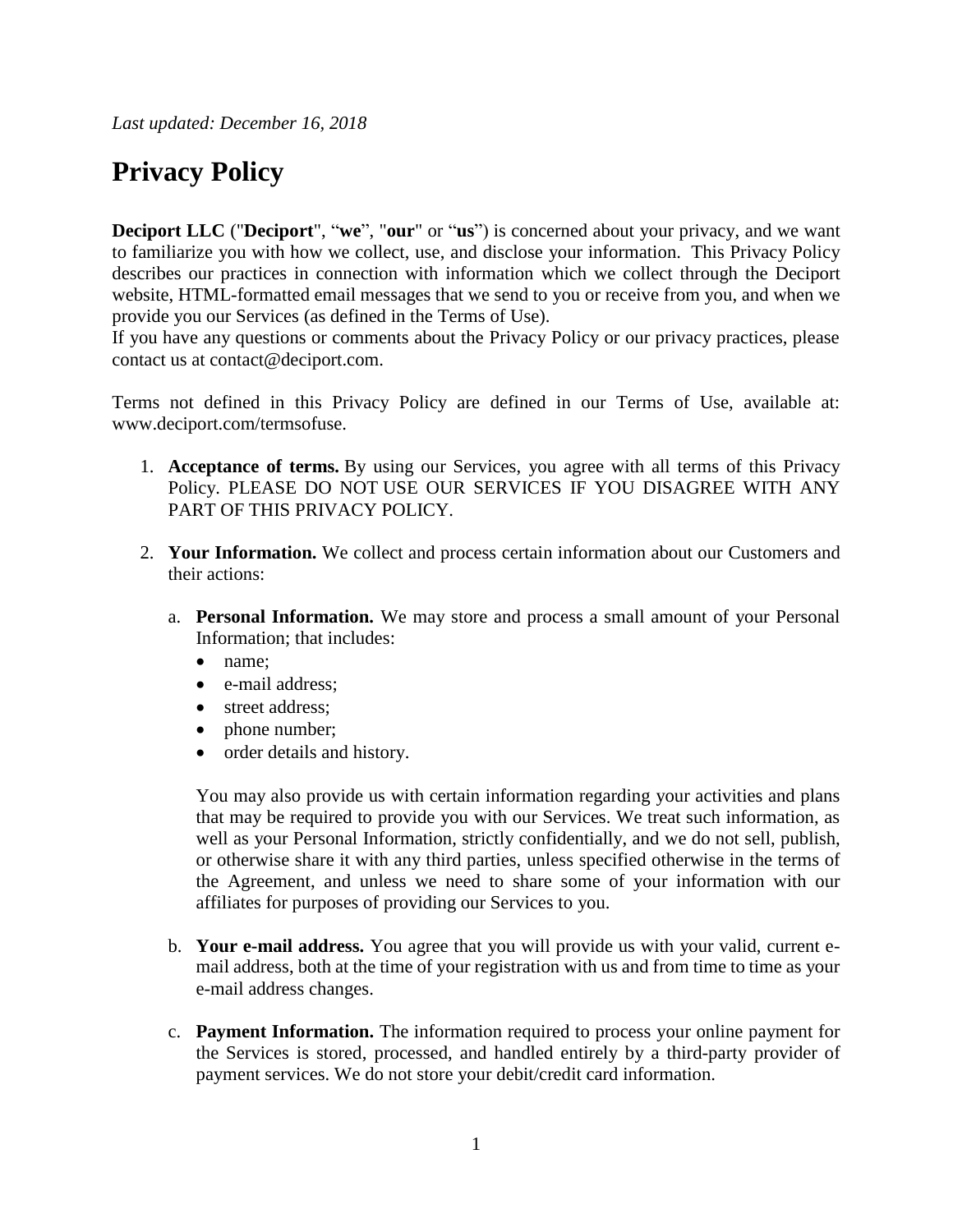- d. **Third-party Websites.** Our website may include links to third-party websites, plugins, and applications. Clicking on those links may allow third parties to collect or share data about you. We do not control these third-party sites or applications, and are not responsible for their privacy statements, policies, or terms. When you leave our website, we encourage you to read the privacy notices, policies, and terms of every other site which you visit.
- e. **Cookies.** Cookies are unique identifiers that we transfer to your device to enable our systems to recognize your device. Cookies help us to improve the offered services and make use of our services more convenient. We collect data on how users interact with our website. In addition, we collect information from your computer or device, such as the IP address, browser you are using, and language settings. The information is used for statistical purposes to improve our website and to display custom content for the customer.

You can prevent your web browser from accepting new cookies or disabling cookies altogether. The "Help" feature on most browsers contains those settings. If you block or otherwise reject our cookies, you may not be able to add items to your shopping cart or proceed to checkout.

Using or deactivating cookies is your choice.

- 3. **Consent to disclosure.** You acknowledge and agree that we may disclose Your Information if required to do so by law or in the good faith belief that such disclosure is reasonably necessary to: (a) comply with a current judicial proceeding, a court order or legal process served on us, (b) enforce this Agreement; (c) protect the rights, property or personal safety of our company, its members, agents, employees, users, and the public; or (d) enable the transfer or sale to another entity of all or substantially all assets in the line of business to which this Agreement relates, or upon any other company reorganization, subject to the promises made in this Agreement. We also may disclose any information about you to law enforcement or other government officials as we, in our sole discretion, believe necessary or appropriate, in connection with an investigation of fraud or other activity that is illegal or that we believe may expose us or you to legal liability.
- 4. **GDPR Compliance.** At Deciport, we make good faith efforts to comply with the European Union General Data Protection Regulation ("**GDPR**"). We provide the following "**GDPR Statement**", which is supplemented by our "**GDPR Privacy Notice**" (attached to Terms of Use as **Schedule 1**):
	- a. At Deciport, we recognize the sensitive nature of the personal data we collect and the importance of protecting it. The GDPR requires us to obtain consent from European Union ("**EU**") residents before storing and using their data in any way. It also entitles them to access their data and ask for it to be removed and forgotten from any databases on request.
	- b. We never abuse your information. You have a right to consent to how Deciport uses your data. Along with consenting, you also have the right to withdraw your consent. Below is a list of the data points we collect: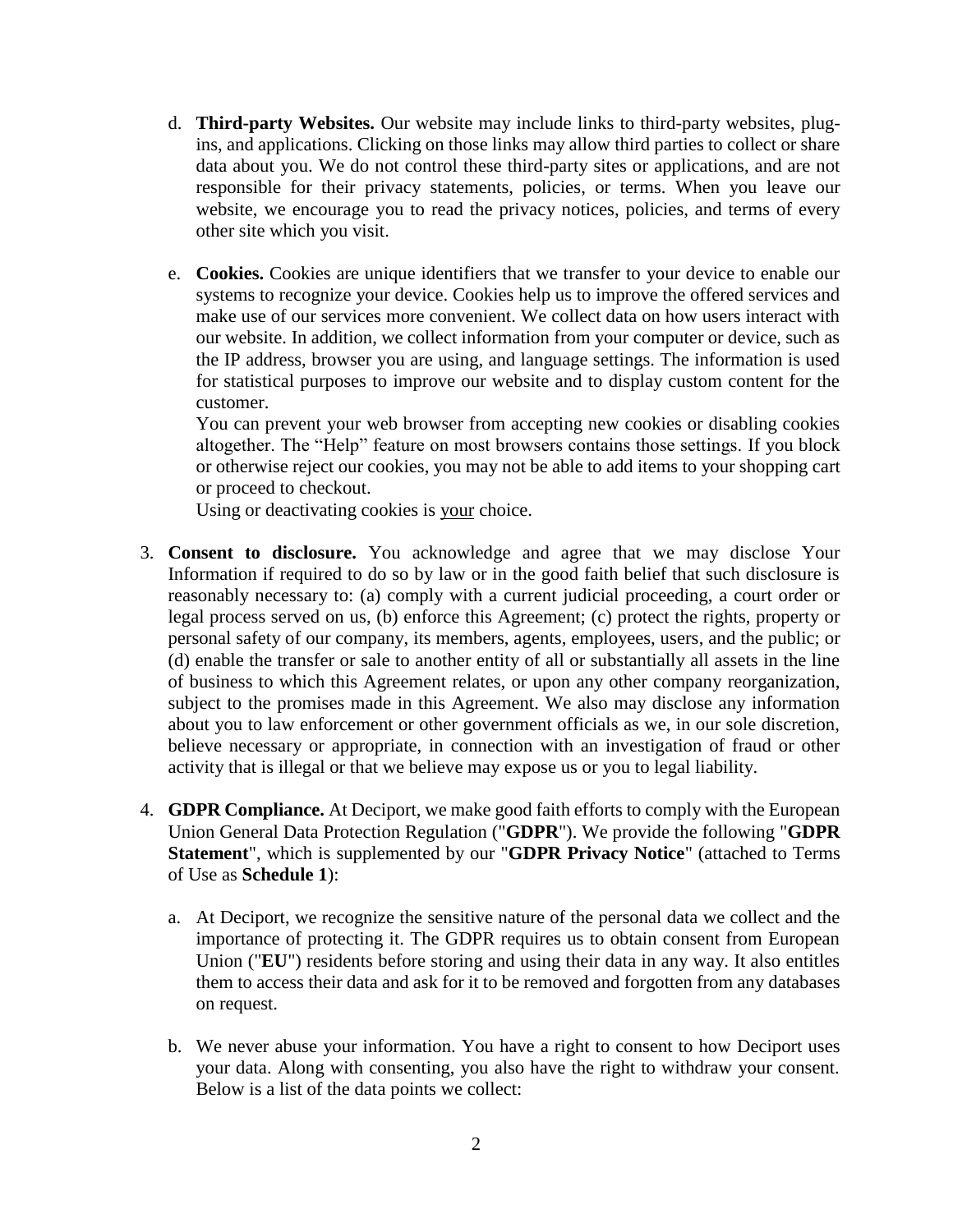- name;
- e-mail address;
- street address;
- phone number;
- order details and history;
- other information regarding your travel plans and activities required to provide you with our Services.
- c. Below is a list of ways in which we may use your data, list of your privileges and how you can exercise these privileges and rights included with GDPR:
- d. Your data is used for processing your orders, providing our Services, sending marketing e-mails such as newsletters or informational updates about Deciport and our special offers.
- e. Your data is stored for an indefinite matter of time if you do not notify us with your request to remove it via the methods described below. In the case that we try to contact you and your e-mail address is no longer viable, your information will be declared inactive and we will not continue to attempt contact. If your contact information is updated with viable information, our records will be declared active as long as you have not exercised your right to revoke consent or be forgotten.
- f. Under GDPR, you have the right to ask for all the data collected on you. Your data is stored in a secure database. It will take up to 72 hours to retrieve and send you collected data. The data will be provided in the form on a spreadsheet and sent via e-mail.
- g. Your right to be forgotten refers to your right to have your information wiped from our database. If you wish for your information to be removed please email us at contact@deciport.com and we will confirm your information is removed via e-mail within 72 hours.
- h. If you wish to submit a formal complaint against how your data is being used, collected, or stored by us, contact us at contact@deciport.com .
- i. If you have consented to receive messages from us and need to revoke that consent, please contact us at contact@deciport.com and we will update our records and ensure your data is not stored. We will confirm your withdrawal via personal e-mail within 72 hours.
- 5. **Use of Your Information.** We use the information we collect about you:
	- To respond to your inquiries and fulfill your requests;
	- To keep a record of your contact information and correspondence and use it to respond to you via e-mail or other means of communication;
	- To send administrative information, for example information regarding the Services and changes to our terms, conditions, and policies;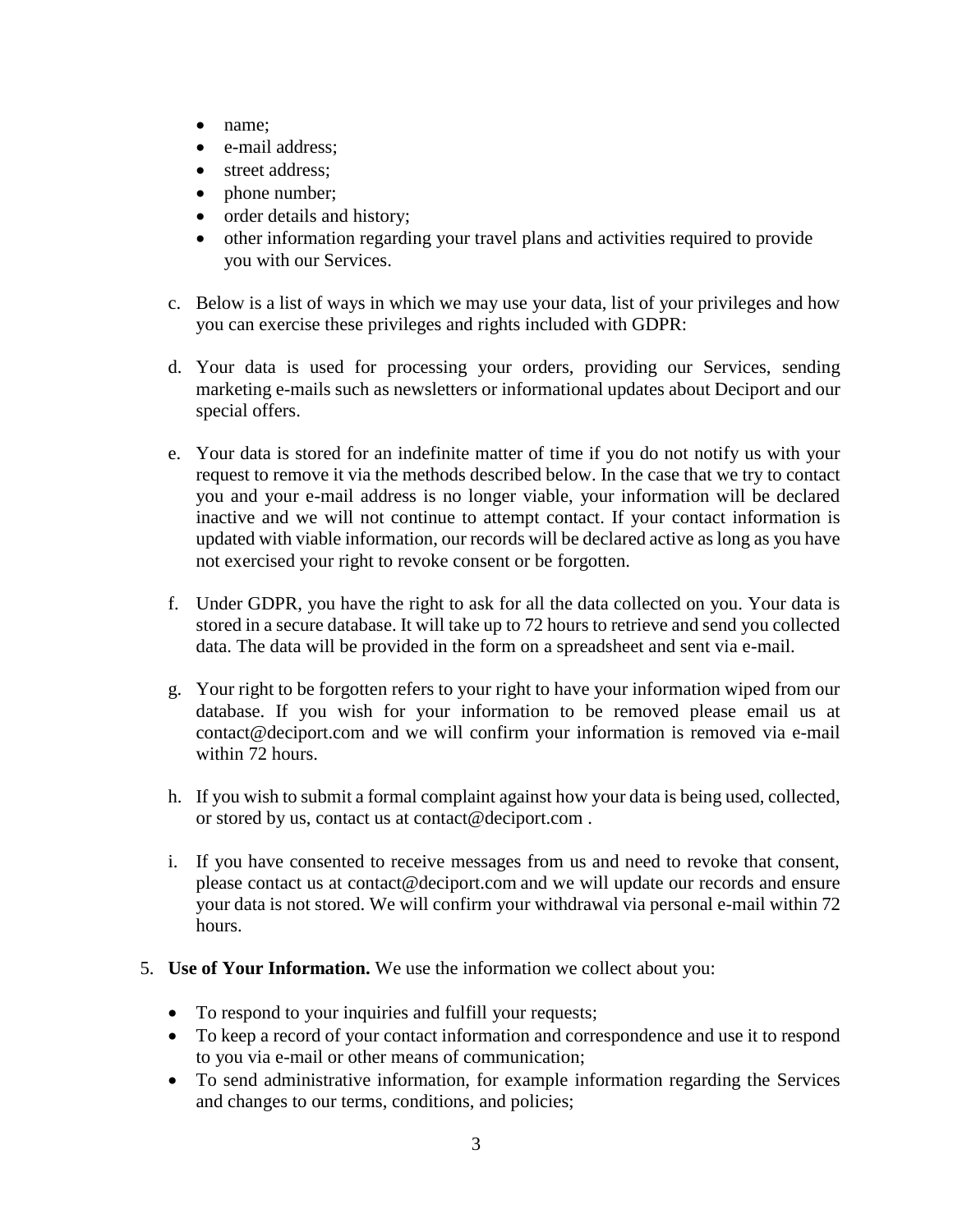- For our business purposes, such as data analysis, audits, fraud monitoring and prevention, enhancing, improving or modifying our Services, identifying usage trends, determining the effectiveness of our promotional campaigns, and operating and expanding our business activities;
- As we believe to be necessary or appropriate: (a) under applicable law, including laws outside your country of residence; (b) to comply with legal process; (c) to respond to requests from public and government authorities including public and government authorities outside your country of residence; (d) to enforce our Terms of Use; (e) to protect our operations or those of any of our affiliates; (f) to protect our rights, privacy, safety or property, and/or that of our affiliates, you, or others; and (g) to allow us to pursue available remedies or limit the damages that we may sustain.

## 6. **Disclosure of Your Information.** We may disclose information we collect about you:

- To our affiliates and partners for purposes described in this Privacy Policy, consistent with our goal of providing confidentiality and the highest level of service;
- To our third-party service providers that provide services such as Website hosting, Website-related consulting and monitoring, data analysis, information technology and related infrastructure, customer service, e-mail delivery, auditing, and other similar services;
- To a third party (whether affiliated or unaffiliated with us) in the event of any reorganization, merger, sale, joint venture, assignment, conveyance, transfer, or other disposition of all or any portion of our business, assets or interests (including in connection with any bankruptcy or similar proceedings);
- As we believe to be necessary or appropriate: (a) under applicable law, including laws outside your country of residence; (b) to comply with legal process; (c) to respond to requests from public and government authorities including public and government authorities outside your country of residence; (d) to enforce Terms of Use; (e) to protect our operations or those of any of our affiliates; (f) to protect our rights, privacy, safety or property, and/or that of our affiliates, you or others; and (g) to allow us to pursue available remedies or limit the damages that we may sustain. You authorize us to disclose any information about you to law enforcement or other government officials as we, in our sole discretion, believe necessary or appropriate, in connection with an investigation of fraud or other activity that is illegal or may expose us or you to legal liability. Without your affirmative consent, we do not sell, rent, or otherwise share your personally-identifiable information with other third parties, unless otherwise required as described above.
- 7. **Security.** We endeavor to use reasonable organizational, technical, and administrative (organizational) measures to protect Your Information within our organization. Unfortunately, no data transmission or storage system can be guaranteed to be 100% secure. If you have reason to believe that your interaction with us is no longer secure (for example, if you feel that the security of any account you might have with us has been compromised), please immediately notify us of the problem by contacting us in accordance with this Privacy Policy.

It is important for you to protect against unauthorized access to your password and to your computer.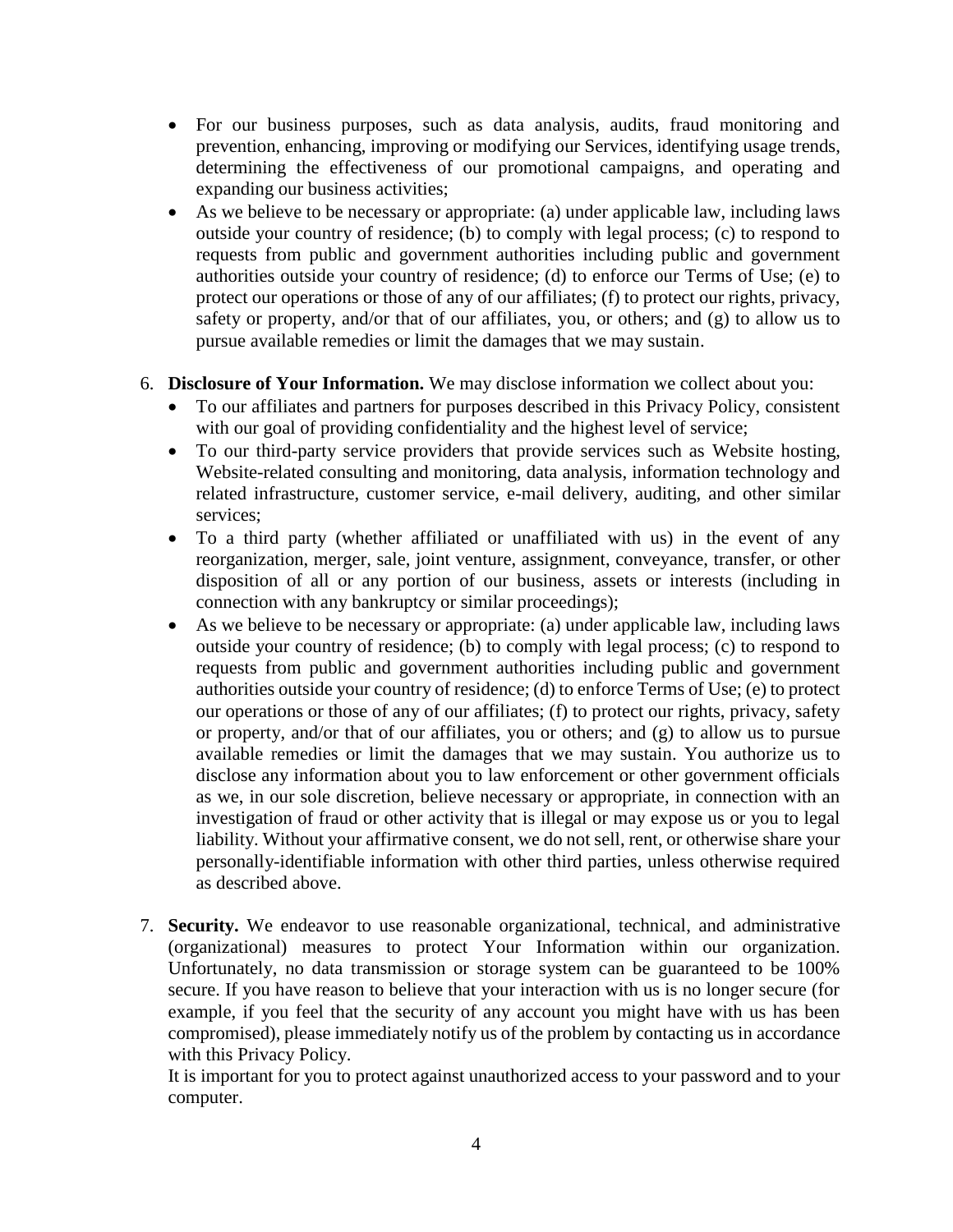- 8. **Your choice regarding our use of Your Information for marketing purposes.** If you no longer want to receive marketing-related e-mails from us on a going-forward basis, you may opt-out from receiving these marketing-related e-mails by contacting us by e-mail at contact@deciport.com. We will try to comply with your request(s) as soon as reasonably possible. Please note that if you do opt-out of receiving marketing-related e-mails from us, we may still send you important administrative messages, and you cannot opt-out from receiving administrative messages.
- 9. **How you can change or suppress Your Information.** You may request to correct, update, suppress, or otherwise modify, any of Your Information that you have previously provided to us, or object to the use or processing of such information by us. In your request, please make clear what information you would like to have changed; whether you would like to have Your Information suppressed from our database or otherwise modified; or let us know what limitations you want to place upon Your Information. For your protection, we may only implement requests with respect to Your Information associated with the particular email address that you use to send us your request, and we may need to verify your identity before implementing your request. We will try to comply with your request as soon as reasonably possible. Please note that we may need to retain certain information for recordkeeping purposes, and there may also be residual information that will remain within our databases and other records, which will not be removed.
- 10. **Retention period.** We will retain Your Information for the period necessary to fulfill the purposes outlined in this Privacy Policy, unless a longer retention period is required or permitted by law. We will retain in our files information you may have requested us to remove if, in our discretion, retention of the information is necessary to resolve disputes, troubleshoot problems, or to enforce the Terms of Use. Furthermore, your information is never completely removed from our databases due to technical and legal constraints (for example, we will not remove your information from our back up storage).
- 11. **Cross-border transfer.** Your Information may be stored and processed in any country where we have facilities or in which we engage service providers, and by using our Services you consent to the transfer of information to countries outside of your country of residence, including the United States, which may have different data protection rules than those of your country.
- 12. **Sensitive information.** Please do not send us, and do not disclose, any sensitive information (*e.g.*, Social Security numbers, information related to racial or ethnic origin, political opinions, religion or other beliefs, health, criminal background, or trade union membership) on or through e-mail or otherwise to us.
- 13. **Updates to this privacy policy.** We may change this Privacy Policy. Please take a look at the "*Last Updated*" legend at the top of this Privacy Policy to see when this Privacy Policy was last revised. Any changes to this Privacy Policy will become effective when we post the revised Privacy Policy on our Website. Your use of our Services after those changes means that you accept the revised Privacy Policy.